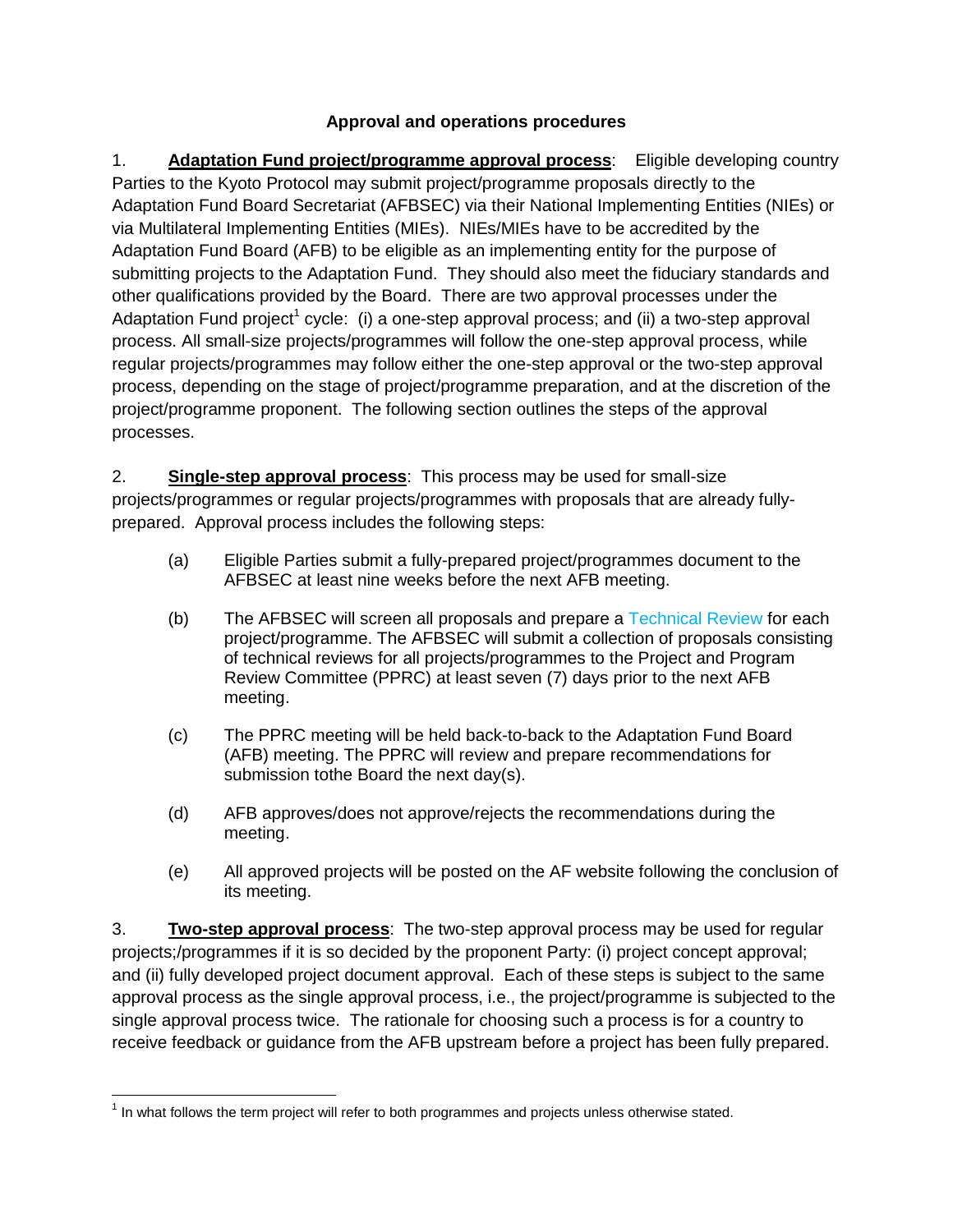The following two documentations are required to be submitted at each step following the same procedures as the single approval process:

- $(a)$ 1<sup>st</sup> step: Regular Project/Programme Concept.
- $(b)$  $2^{nd}$  step: Regular Fully Developed Project/Programme Document.

## 4. **Documentation required in the submission**:

- (a) *Project/Programme Concept*: used for the first step of the two-step approval process (only for regular projects that have not been fully developed);
- (b) *Fully Developed Project/Programme Document* prepared by NIEs/MIEs for both small-sized and regular projects;
- (c) Endorsement Letter signed by the country"s Designated Authority for Adaptation Fund. $2$

## 5. **Categories of projects under the Adaptation Fund**:

- (a) Small-Sized projects and programmes (SPs): defined as project proposals requesting up to \$1.0 million.
- (b) Regular-Sized projects and programmes (RPs): project proposals requesting more than \$1.0 million]

## 6. **Definitions of Terms**:

 $\overline{a}$ 

- (a) Project: A concrete adaptation project is defined as a set of activities aimed at addressing the adverse effects of climate change and build in climate change resilience.
- (b) Programme: An adaptation programme is a process, a plan or an approach for addressing climate change impacts which are broader than the scope of an individual project. Further guidance on how to present programmes for approval can be found in the "Instructions for presenting a request for funding from the Adaptation Fund".
- 7. **Financing and Transfer of funds**: The financing of projects/programmes via transfer of funds is a process that commences once projects/programmes are approved for funding by the AFB.
	- (a) Financing: funding for projects and programs will be on a full adaptation cost basis to address the adverse effects of climate change. $3$

<sup>2</sup> The Designated Authority referred to in paragraph 20 of the "*Operational policies and guidelines for Parties to access resources from the Adaptation Fund"* (OPG). 3 Para. 14 of the *"OPG,* and para. 12 of the "*Strategic Priorities, Policies, and Guidelines of the Adaptation Fund*."